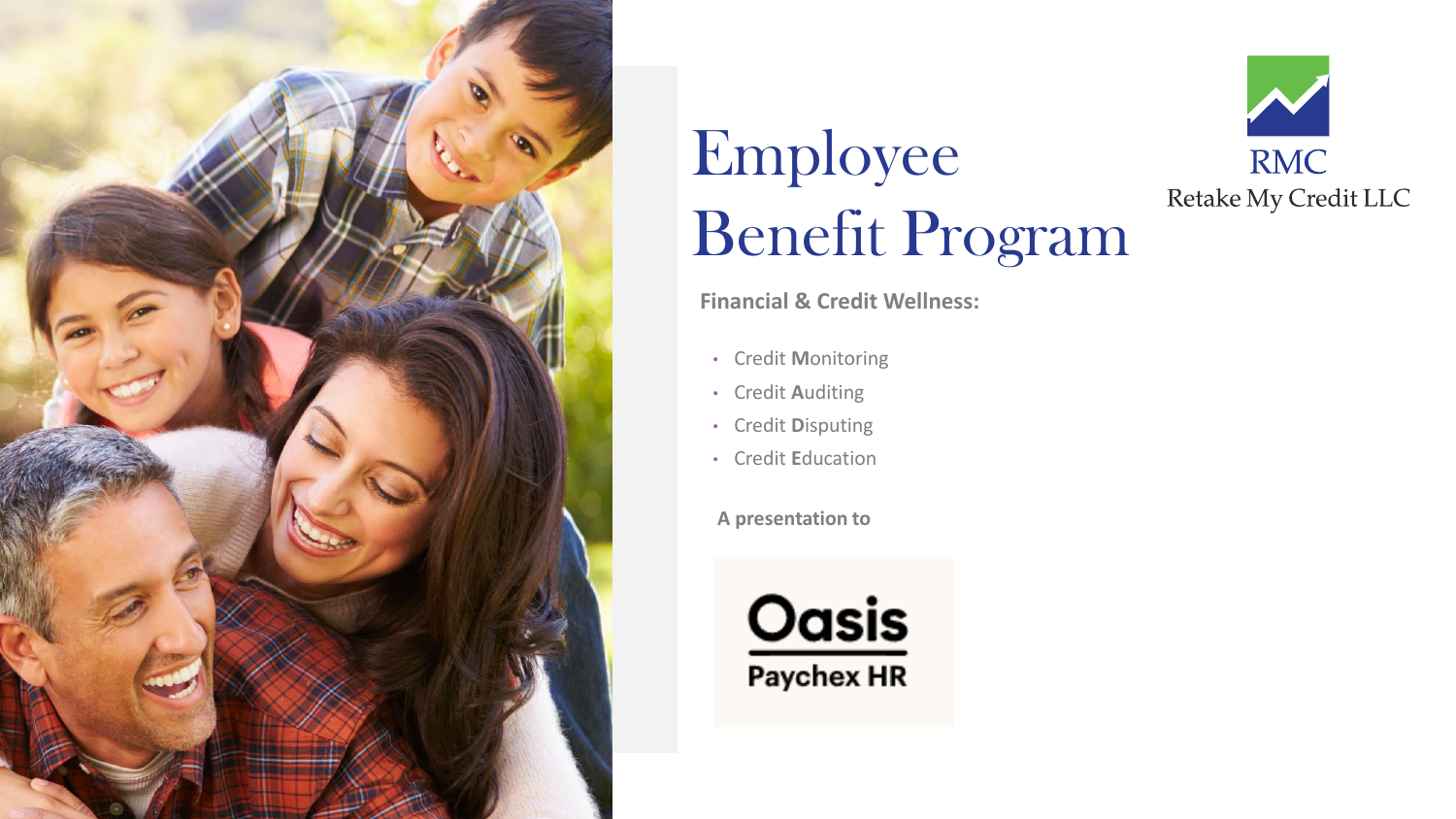# What We Offer



### **Monitor**

**Monitor and prevent issues proactively**

- 24/7 Credit & Identity Monitoring
- Instant **Action Buttons** halt suspicious activity immediately
- Easy to read, in depth view of your credit scores & reports (**All 3 Bureaus**)
- **\$1 Million** identity fraud insurance

### Audit

**Uncover inaccurate and/or suspicious items**

**A**

- Proactive monthly **3 Bureau Credit Report** Audit-looking for items that do not belong
- **Identify** and **Flag** issues that negatively affect one's credit score
- Crystal clear monthly reports with detailed activity on all accounts

### **Dispute**

**Inaccurate items are disputed within 24-48 hours of being identified**

**D**

- RMC client disputing is handled by a **law office specializing in consumer related matters for over 20 years**
- Disputes are tracked & updated monthly
- **No additional charge** for professional disputing services



## **Educate**

**We give our clients the tools & resources to gain credit knowledge**

**E**

- Learn to track & build your score with our interactive toolkit
- Payment due alerts; know when to make a payment so it's not late
- Optimize Auto & Insurance scores for better rates
- Learn to manage bank and credit accounts

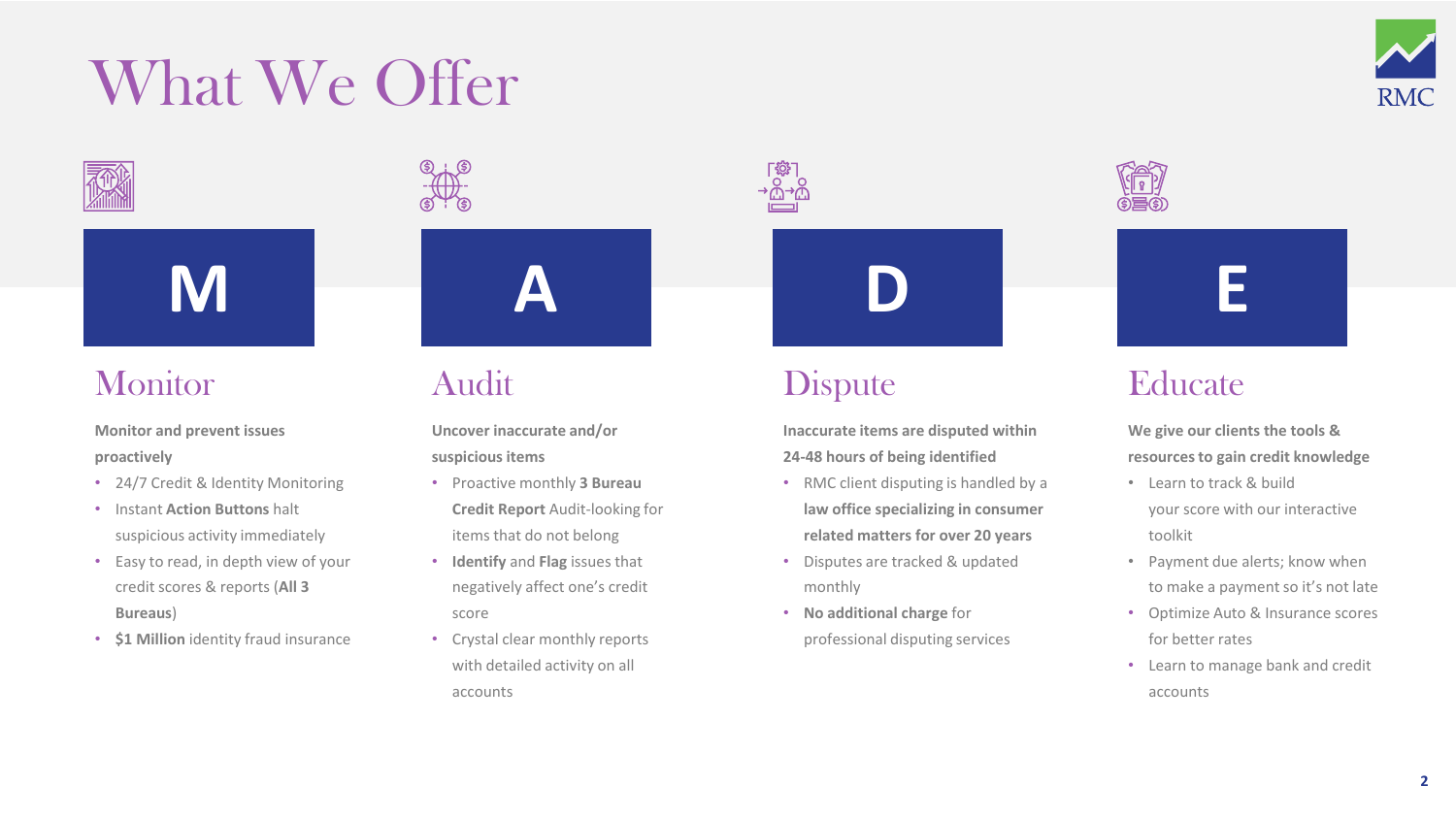

## Pricing

Employee Benefit Program

Our all-in price to the consumer is

\$29.99 paid monthly

### Included:

- Monthly audit/credit checks (summaries provided to client).
- 3 bureau reporting (No extra charge).
- Full access to credit monitoring portal for real time updates and educational tools.
- Attorneys with 20 years of experience who will handle all disputing matters (No extra charge).
- Payments can be made directly with employee or through payroll services.
- Family members under same roof receive same discounted pricing.
- Client can cancel at anytime, and billing starts when they sign up.

**RMC**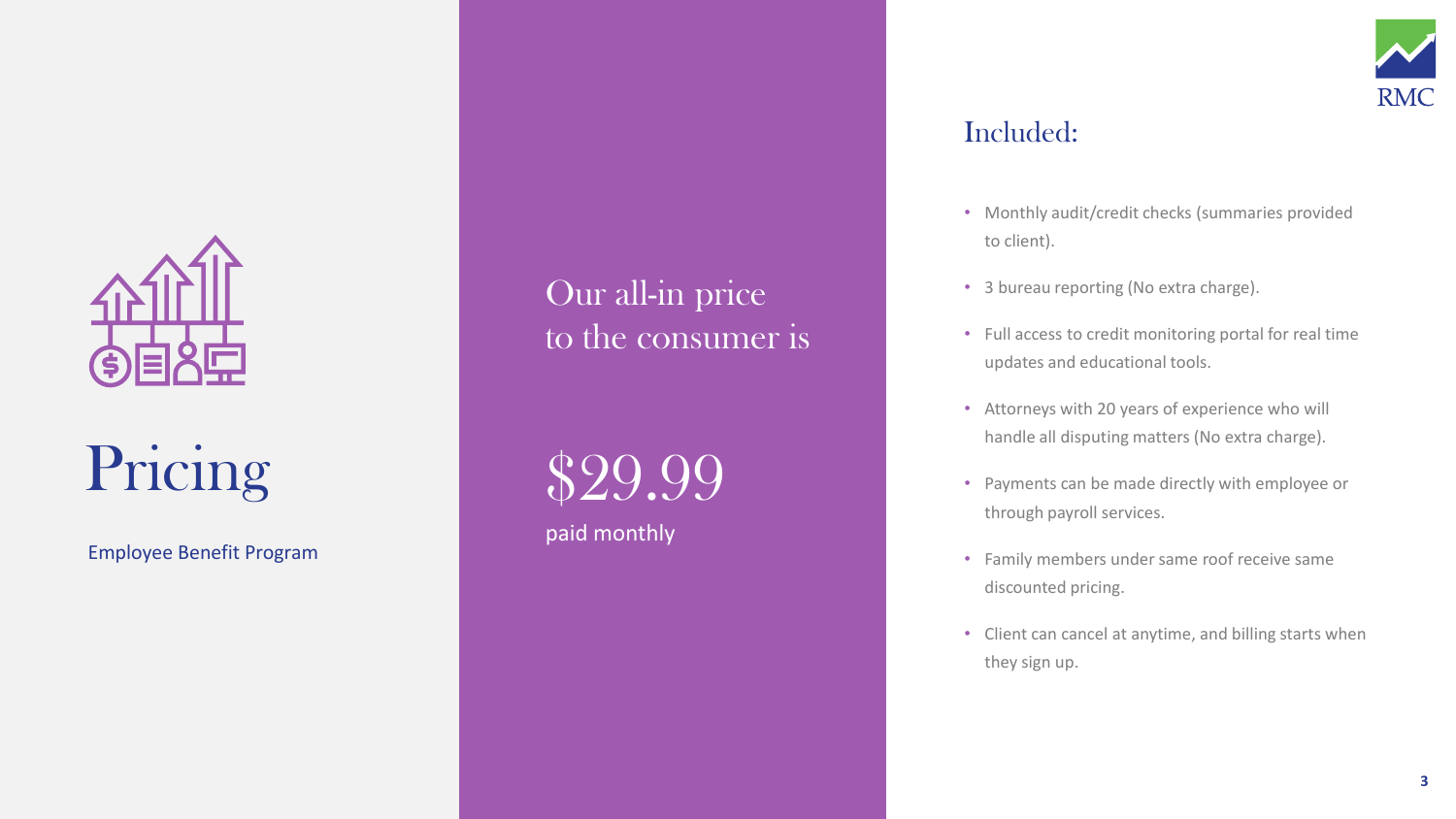## The Process



### A proactive approach with a focus on the client

#### **01**

Sign up for services through your employer and receive a login for your personal portal. View your scores and reports as you please.



#### **03**

**Proactive monthly audits**  search for items that negatively impact your credit score while our agents flag those items for potential disputing.



#### **05**

Start building your credit score through education. Clients have access to our interactive tools so they can better understand the factors which impact their credit.



#### **02**

24/7 Credit Monitoring starts immediately along with updated alerts and 1mm Identity Fraud Insurance.



#### **04**

All disputable items are handled by a **consumer law practice with 20 years experience in the credit space.** 

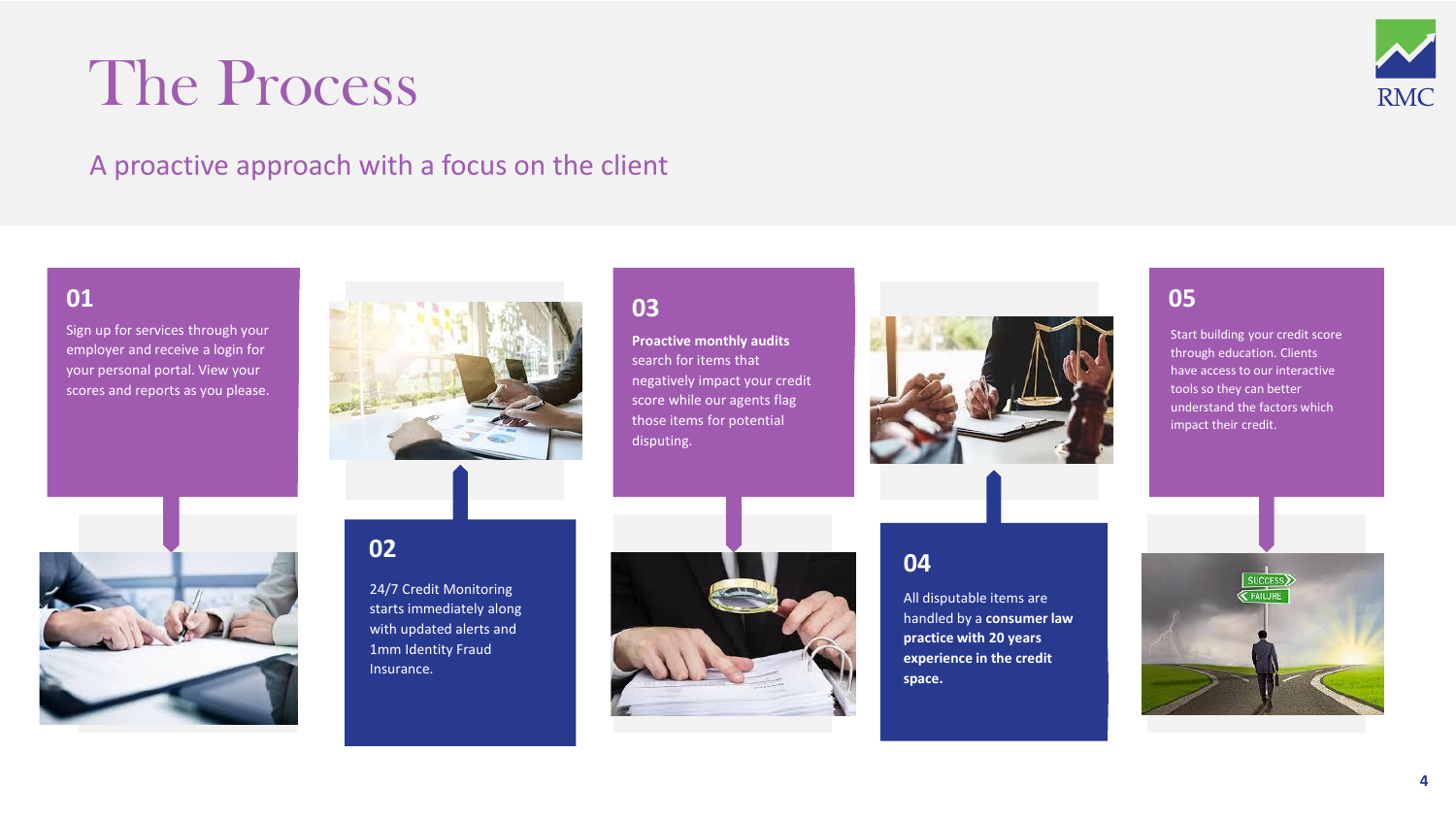

# Benefits to Trust Legal team Employee

Gaining a resource to help navigate Financial Wellness



### Peace of Mind

Peace of mind that enables employees to help free their minds of worry over credit issues.



#### Trust

Giving employees access to consumer-focused lawyers who have handled consumer related matters for 20+ years.



#### Cost Benefit

Higher credit scores can translate into lower rates. This will provide people with the potential to spend less on their monthly expenses.





#### **Monitoring**

By monitoring credit issues in real time, our clients can be more proactive by allowing RMC to handle matters as they come up.



Having a legal team is an important differentiating factor versus other competitors in this space. They have a proven track record and can also handle any potential lawsuits which may arise from our work.



### **Confidence**

Having bad credit can be embarrassing for people. By building trust with RMC and our team, this will allow for an environment where employees don't have to worry about being judged negatively.